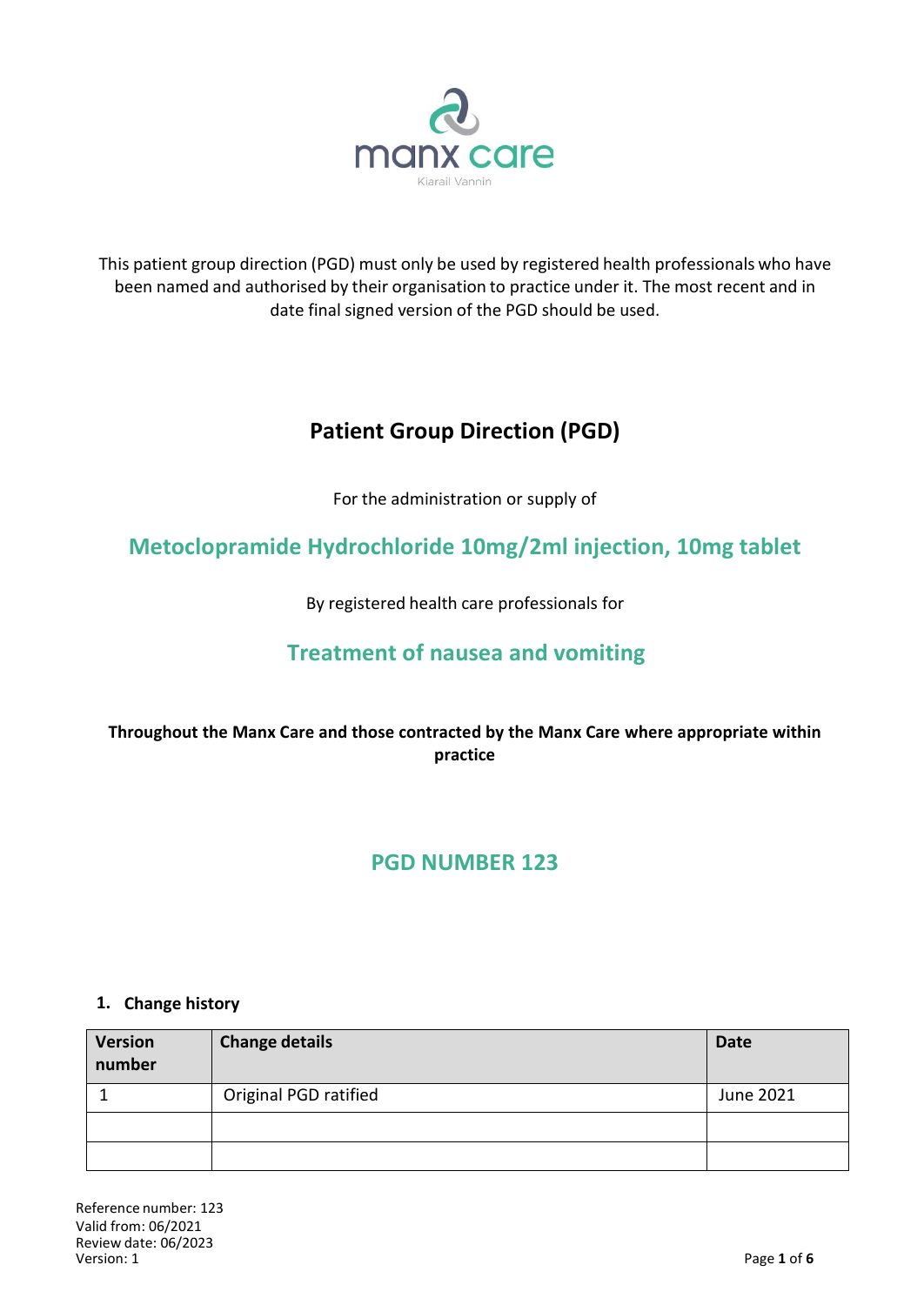### **2. Medicines practice guideline 2:** *Patient group directions*

Refer to the relevant sections of NICE medicines practice guideline 2: *Patient group directions* as stated in the blank template notes. For further information about PGD signatories, see the NHS and Manx Care PGD website FAQs

#### **3. PGD development**

Refer to the NICE PGD competency framework for people developing PGDs

| Job Title & organisation           | <b>Name</b> | <b>Signature</b> | <b>Date</b> |
|------------------------------------|-------------|------------------|-------------|
| Author of the PGD                  |             |                  |             |
| Member of the PGD<br>working group |             |                  |             |

#### **4. PGD authorisation**

Refer to the NICE PGD competency framework for people authorising PGDs

| <b>Job Title</b>                                             | <b>Name</b> | Signature | <b>Date</b> |
|--------------------------------------------------------------|-------------|-----------|-------------|
| <b>Medical Director</b>                                      |             |           |             |
| Chief Pharmacist/<br><b>Pharmaceutical Adviser</b>           |             |           |             |
| Senior Paramedic                                             |             |           |             |
| Director of Nursing                                          |             |           |             |
| <b>GP Adviser</b>                                            |             |           |             |
| Senior Microbiologist<br>(if PGD contains<br>antimicrobials) |             |           |             |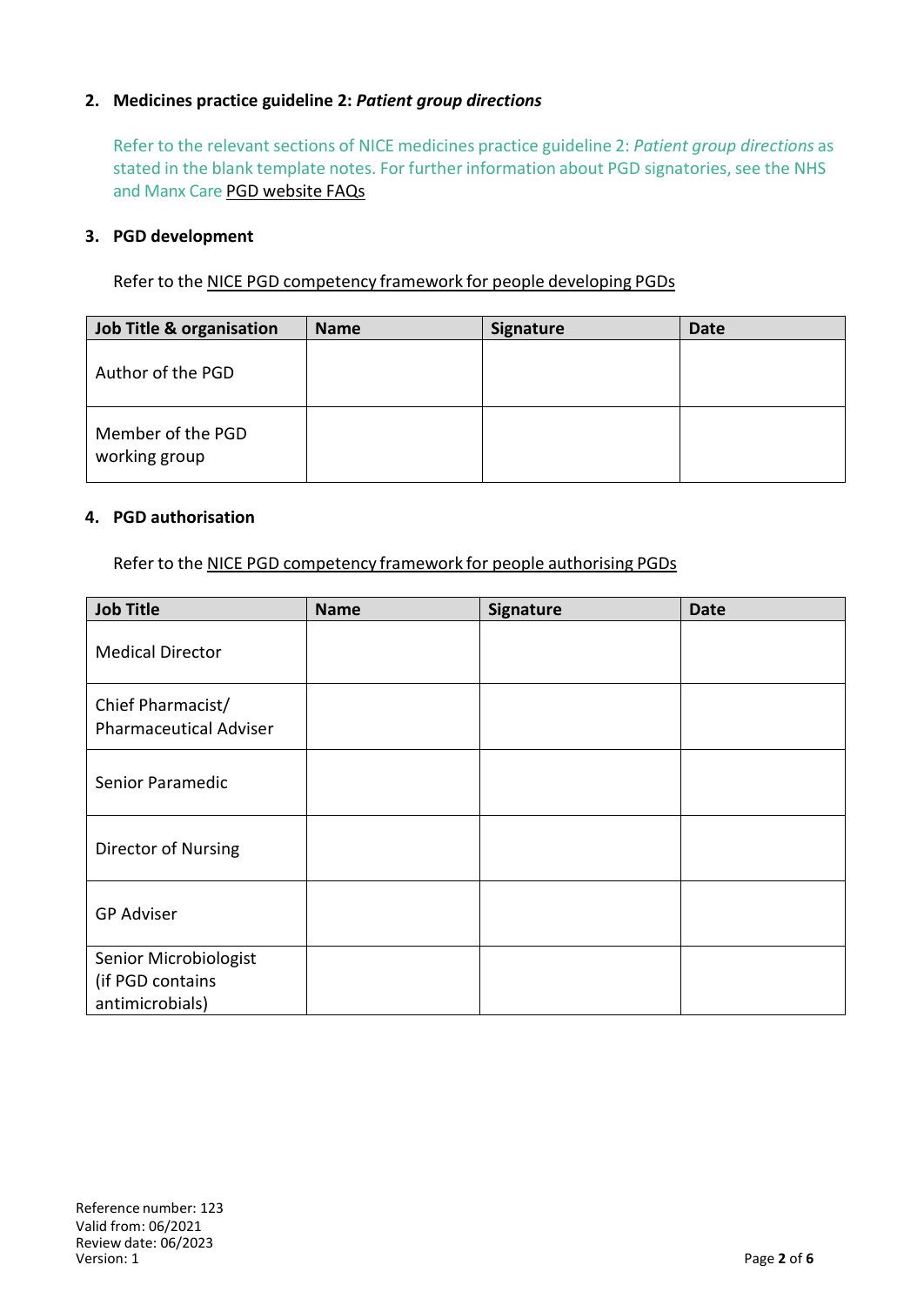### **5. PGD adoption by the provider**

Refer to the NICE PGD competency framework for people authorising PGDs

| Job title and<br>organisation | <b>Signature</b> | <b>Date</b> | Applicable or not<br>applicable to area |
|-------------------------------|------------------|-------------|-----------------------------------------|
|                               |                  |             |                                         |

#### **6. Training and competency of registered healthcare professionals, employed or contracted by the Manx Care, GP practice or Hospice**

Refer to the NICE PGD competency framework for health professionals using PGDs

|                                                        | Requirements of registered Healthcare professionals working<br>under the PGD                                                                                                                                                                                                                                                                  |
|--------------------------------------------------------|-----------------------------------------------------------------------------------------------------------------------------------------------------------------------------------------------------------------------------------------------------------------------------------------------------------------------------------------------|
| <b>Qualifications and</b><br>professional registration | Registered healthcare professionals, working within or<br>contracted by the Manx Care, GP practice or Hospice who are<br>permitted staff groups outlined within the current PGD policy<br>Pharmacists must be practising in Manx Care authorised<br>premises i.e. contracted pharmacy premises                                                |
| <b>Initial training</b>                                | Knowledge of current guidelines and the administration of the<br>$\bullet$<br>drug specified in this PGD/BNF and of the inclusion and<br>exclusion criteria<br>Training which enables the practitioner to make a clinical<br>assessment to establish the need for the medication covered by<br>this PGD<br>Local training in the use of PGD's |
| Competency                                             | Staff will be assessed on their knowledge of drugs and clinical                                                                                                                                                                                                                                                                               |
| assessment                                             | assessment as part the competency framework for registered health<br>professionals using PGD's                                                                                                                                                                                                                                                |
| <b>Ongoing training and</b>                            | The registered health care professionals should make sure they are                                                                                                                                                                                                                                                                            |
| competency                                             | aware of any changes to the recommendations for this medication;                                                                                                                                                                                                                                                                              |
|                                                        | it is the responsibility of the registered health care professionals to                                                                                                                                                                                                                                                                       |
|                                                        | keep up to date with continuing professional development. PGD                                                                                                                                                                                                                                                                                 |
|                                                        | updates will be held every two years                                                                                                                                                                                                                                                                                                          |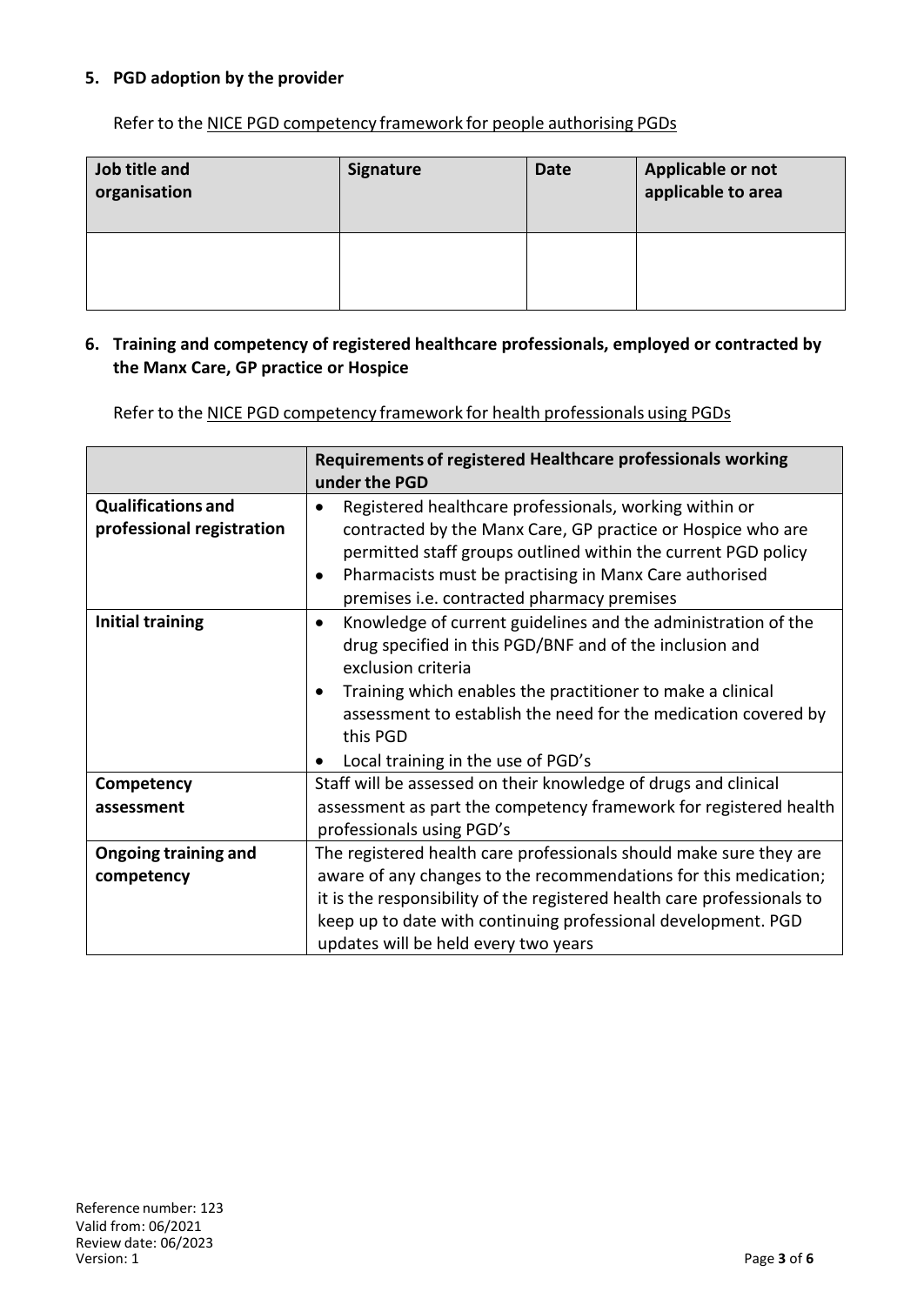## **7. Clinical Conditions**

| <b>Clinical condition or</b>     | Treatment of nausea and vomiting                                      |
|----------------------------------|-----------------------------------------------------------------------|
| situation to which this          |                                                                       |
| <b>PGD applies</b>               |                                                                       |
| <b>Inclusion criteria</b>        | Patients over 18 years old<br>٠                                       |
|                                  | Treatment of vomiting and nausea<br>٠                                 |
| <b>Exclusion criteria</b>        | Patients under 18 years of age<br>$\bullet$                           |
|                                  | Colonic ileus<br>$\bullet$                                            |
|                                  | Elderly<br>$\bullet$                                                  |
|                                  | Epilepsy<br>$\bullet$                                                 |
|                                  | Haemorrhage from bowel or stomach<br>$\bullet$                        |
|                                  | <b>Intestinal Obstruction</b><br>$\bullet$                            |
|                                  | Impaired gastric emptying                                             |
|                                  | Known ischemia or bowel wall<br>٠                                     |
|                                  | Known hypersensitivity to metoclopramide hydrochloride<br>٠           |
|                                  | Necrotising enterocolitis<br>$\bullet$                                |
|                                  | Parkinson's disease<br>$\bullet$                                      |
|                                  | Phaeochromocytoma                                                     |
|                                  | Perforation of gastro-intestinal tract<br>$\bullet$                   |
|                                  | Pregnancy<br>$\bullet$                                                |
|                                  | Renal and hepatic impairment                                          |
|                                  | Recent gastro-intestinal surgery including colonic biopsy             |
|                                  | procedures/snare polypectomy                                          |
|                                  | Severe constipation                                                   |
|                                  | Toxic megacolon<br>٠                                                  |
| <b>Cautions (including any</b>   | Asthma<br>٠                                                           |
| relevant action to be            | Atopic allergy<br>٠                                                   |
| taken)                           | Bradycardia<br>$\bullet$                                              |
|                                  | Cardiac conduction disturbances<br>٠                                  |
|                                  | Children                                                              |
|                                  | Elderly                                                               |
|                                  | May mask underlying disorders such as cerebral irritation<br>٠        |
|                                  | Uncorrected electrolyte imbalance<br>٠                                |
|                                  | Young adults                                                          |
| <b>Arrangements for referral</b> | Patient should be referred to a more experienced clinical             |
| for medical advice               | practitioner for further assessment                                   |
| Action to be taken if            | Patient should be referred to a more experienced clinical             |
| patient excluded                 | practitioner for further assessment                                   |
| Action to be taken if            | A verbal explanation should be given to the patient on: the need<br>٠ |
| patient declines                 | for the medication and any possible effects or potential risks        |
| treatment                        | which may occur as a result of refusing treatment                     |
|                                  | This information must be documented in the patients' health<br>٠      |
|                                  | records                                                               |
|                                  | Any patient who declines care must have demonstrated capacity<br>٠    |
|                                  | to do so                                                              |
|                                  | Where appropriate care should be escalated                            |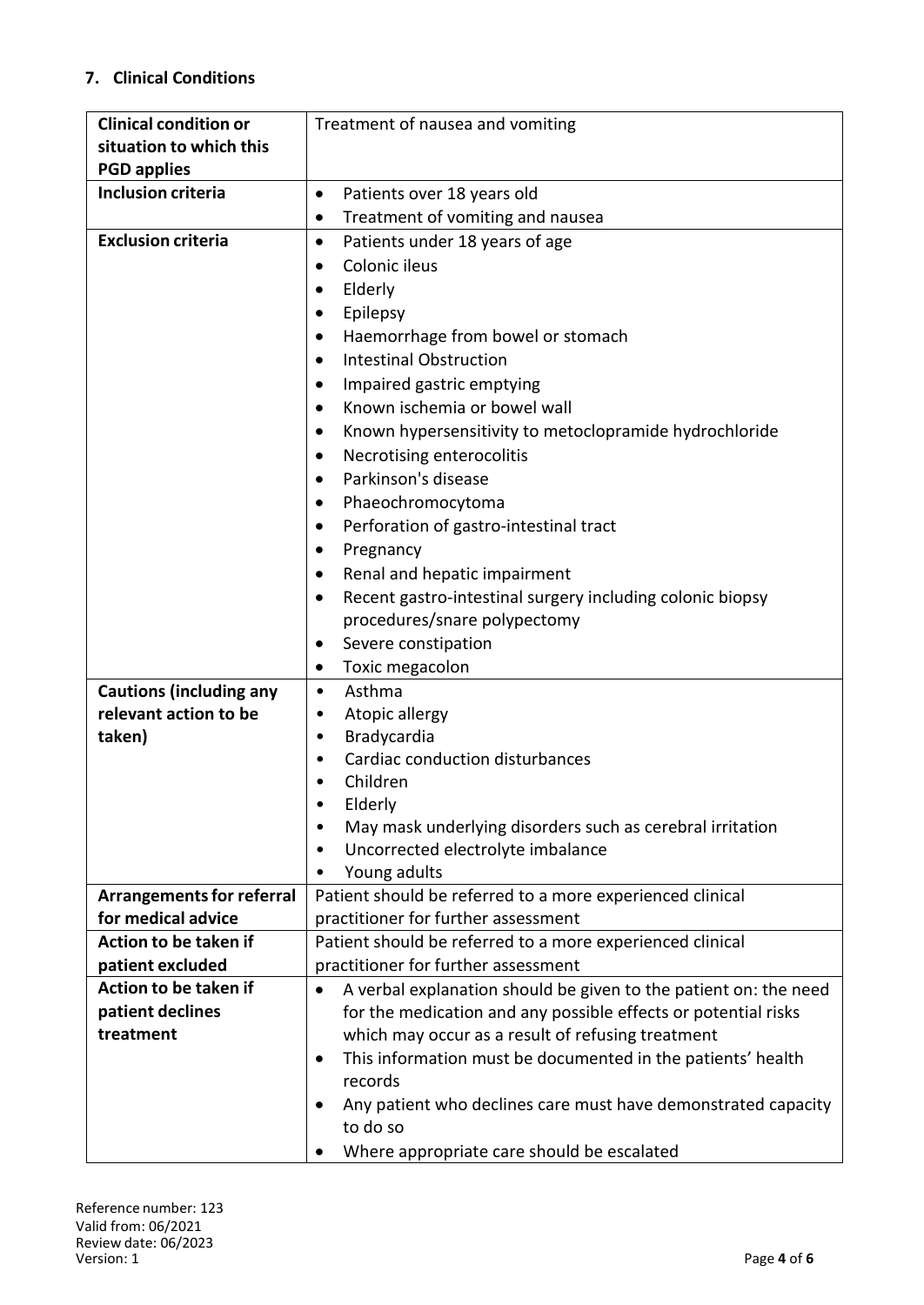### **8. Details of the medicine**

| Name, form and strength    | Metoclopramide Hydrochloride 10mg/2ml injection, 10mg tablet                                                    |  |
|----------------------------|-----------------------------------------------------------------------------------------------------------------|--|
| of medicine                |                                                                                                                 |  |
| Legal category             | Prescription Only Medicine (POM)                                                                                |  |
| Indicate any off-label use | None                                                                                                            |  |
| (if relevant)              |                                                                                                                 |  |
| Route/method of            | Intravenous, Intramuscularly, oral                                                                              |  |
| administration             |                                                                                                                 |  |
| Dose and frequency         | 10mg once                                                                                                       |  |
| <b>Quantity to be</b>      | Single dose                                                                                                     |  |
| administered and/or        |                                                                                                                 |  |
| supplied                   |                                                                                                                 |  |
| <b>Maximum or minimum</b>  | Single dose                                                                                                     |  |
| treatment period           |                                                                                                                 |  |
| <b>Storage</b>             | Room temperature                                                                                                |  |
| <b>Adverse effects</b>     | Asthenia<br>٠                                                                                                   |  |
|                            | Depression<br>٠                                                                                                 |  |
|                            | Diarrhoea<br>$\bullet$                                                                                          |  |
|                            | <b>Drowsiness</b><br>٠                                                                                          |  |
|                            | Hypotension<br>٠                                                                                                |  |
|                            | Menstrual cycle irregularities                                                                                  |  |
|                            | Movement disorders                                                                                              |  |
|                            | Parkinsonism                                                                                                    |  |
| <b>Records to be kept</b>  | The administration of any medication given under a PGD must be<br>recorded within the patient's medical records |  |

## **9. Patient information**

| Verbal/Written<br>information to be given to | May cause dizziness/drowsiness - Do not drive or operate<br>machinery until effects have worn off                                                                     |  |
|----------------------------------------------|-----------------------------------------------------------------------------------------------------------------------------------------------------------------------|--|
| patient or carer                             | Verbal information must be given to patients and or carers for all<br>medication being administered under a PGD                                                       |  |
|                                              | Where medication is being supplied under a PGD, written<br>patient information leaflet must also be supplied<br>A patient information leaflet is available on request |  |
| Follow-up advice to be                       | If symptoms do not improve or worsen or you become unwell, seek                                                                                                       |  |
|                                              |                                                                                                                                                                       |  |
| given to patient or carer                    | medical advice immediately                                                                                                                                            |  |